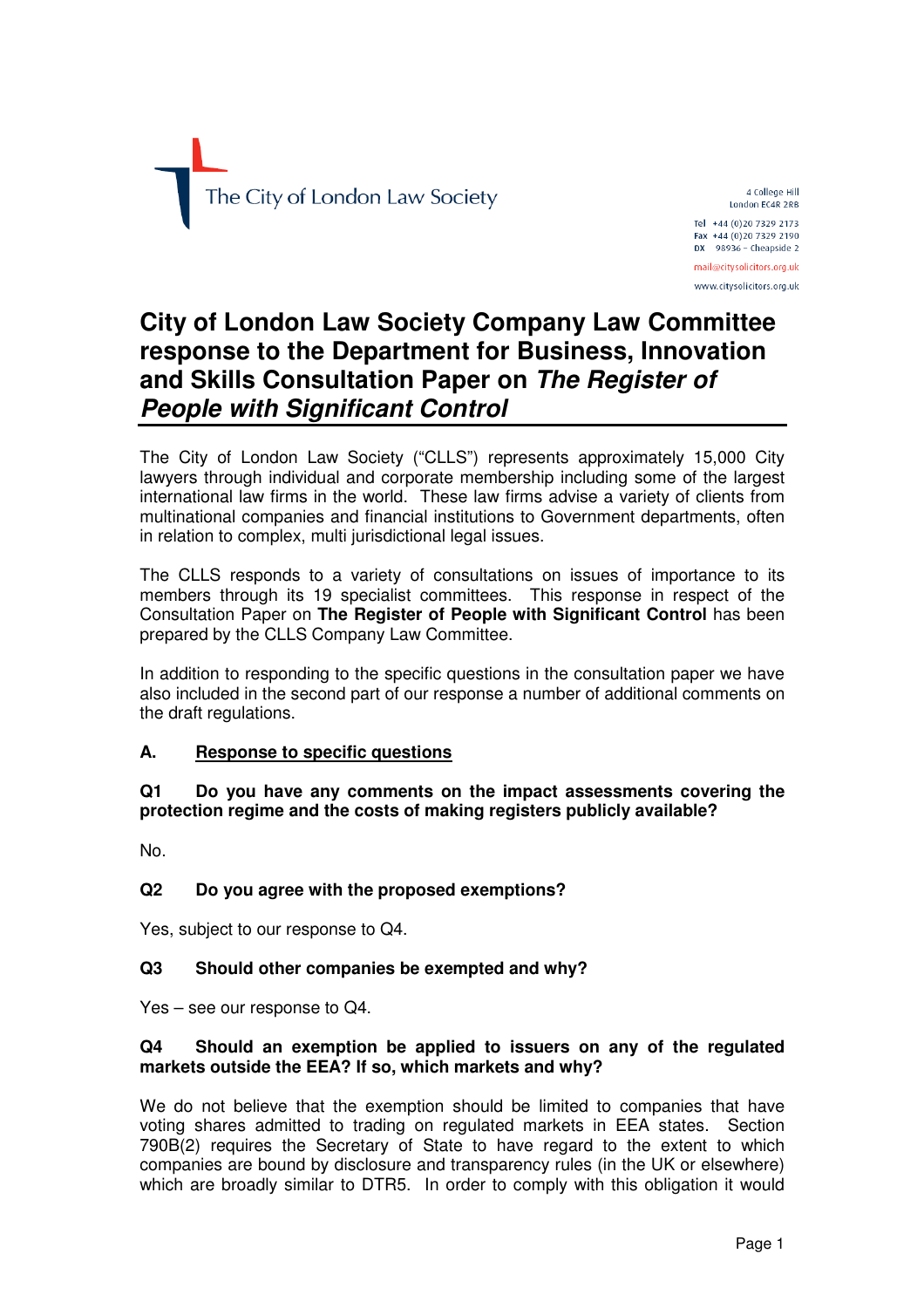appear that the Secretary of State is obliged to assess the scope of the disclosure and transparency regimes in, at the very least, the major stock exchanges around the world.

We attach a note prepared by Skadden, Arps, Slate Meagher & Flom LLP in relation to the shareholding disclosure requirements under the US Securities Act of 1934. We have not taken formal legal advice in relation to other regimes but it is our clear understanding that a number of other regimes do have broadly similar disclosure and transparency rules. These include in relation to other regimes the Hong Kong Stock Exchange, the Singapore Stock Exchange and the Australian Stock Exchange. There may well be others.

As a minimum we suggest that companies with shares listed on the New York Stock Exchange and NASDAQ should be exempt as this is likely to cover the vast majority of UK companies listed outside the EEA.

### **Q5 Are there any entities not included in this list which you believe to be subject to very similar disclosure and transparency rules as DTR5 issuers? If so, please explain with reference to relevant legislation.**

See our response to Q4. Section 790C(11) also requires the Secretary of State to have regard to the extent to which companies are bound by disclosure and transparency rules (in the UK or elsewhere) which are broadly similar to DTR5, so this should not be limited to EEA states. At least, the regimes listed by the FCA as being equivalent to DTR5 under DRT 5.11.6 should be included in this list.

### **Q6 Do you agree with the proposed dual approach for recording the relationship between the PSC and the company, showing which condition or conditions are met and to what extent? If not, what alternative would you propose?**

Where a person satisfies, or may satisfy, more than one condition we consider that it should be sufficient to notify, and include in the register, just one condition. This will avoid unnecessary analysis where, for example, a person holds more than 25% of the shares but it is not clear whether this gives the right to exercise significant influence or control.

#### **Q7 Are the proposed 25% bands for share ownership and voting rights too narrow, too broad or and at the right level? Is there merit in a separate category for 100% control?**

We believe the proposed bands are appropriate but agree that there should be an additional separate category for 100% ownership.

#### **Q8 Would it be simpler to require companies to state the exact proportion of shares or voting rights controlled? If so, do you have any views on how the impact might be mitigated for the small percentage of companies whose register would be subject to frequent updating?**

An obligation to state the exact proportion of shares/voting rights controlled would be administratively burdensome for the admittedly small number of companies which are not exempt but whose shares are frequently traded. We therefore favour the approach of using relatively wide bands.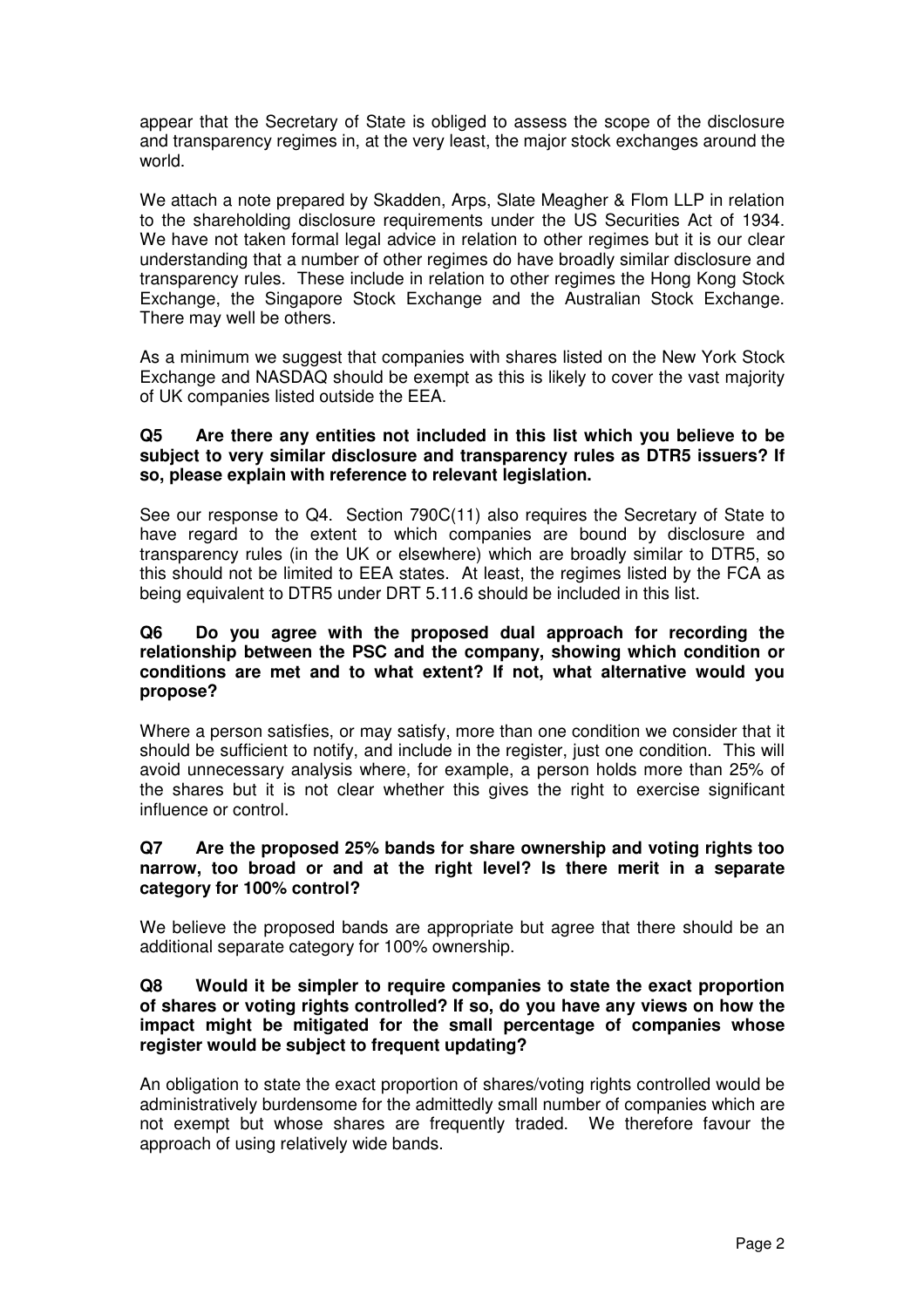### **Q9 Do you agree with the proposed approach for requiring companies to note other information on their register? If not, please explain why.**

Yes, subject to our comments on regulation 8 made below.

### **Q10 Which fee structure, Option 1 or Option 2, do you prefer and why?**

We favour Option 2 (Fixed Fee) as this will be simpler and should not be burdensome as we assume that only a company with more than a few entries will maintain an electronic register.

#### **Q11 Do you think the level of the fees in the options is correct? If not, please explain why.**

Yes.

### **Q12 Do you think the definition of 'an entry' in the draft regulations is correct? If not, please explain why.**

We favour Option 2 so hope that this question will not be relevant. We note, however, that there might be more than one matter noted under Regulation 8 and therefore are not clear why Regulation 6(3)(c) refers to "any one additional matter".

#### **Q13 Is the process for protecting residential addresses from credit reference agencies appropriate and complete?**

Yes.

#### **Q14 Is the process set out in draft regulations 25-36 appropriate and complete?**

Yes.

#### **Q15 Are the grounds for making an application clearly defined? If not, please explain.**

We are unclear what circumstances would be covered by the second limb of Regulation 27(2) ("that a particular characteristic or attribute…") which would not be covered by the first limb. The second limb may, therefore, be superfluous. If the second limb is retained it would be helpful if the guidance were to include some examples of the type of circumstances which are intended to be covered.

# **Q16 Are the transitional arrangements appropriate?**

Yes, subject to our response to Q17.

#### **Q17 Is the 28 day limit for an individual to cease to be a PSC appropriate? If not, please explain why not.**

We assume that the purpose of the 28 day limit is to allow an individual who does not want to appear on the PSC Register to dispose of his/her shares. It is, however, a very short period in which to dispose of shares for which there is unlikely to be a ready market. We would suggest a period of 3 months.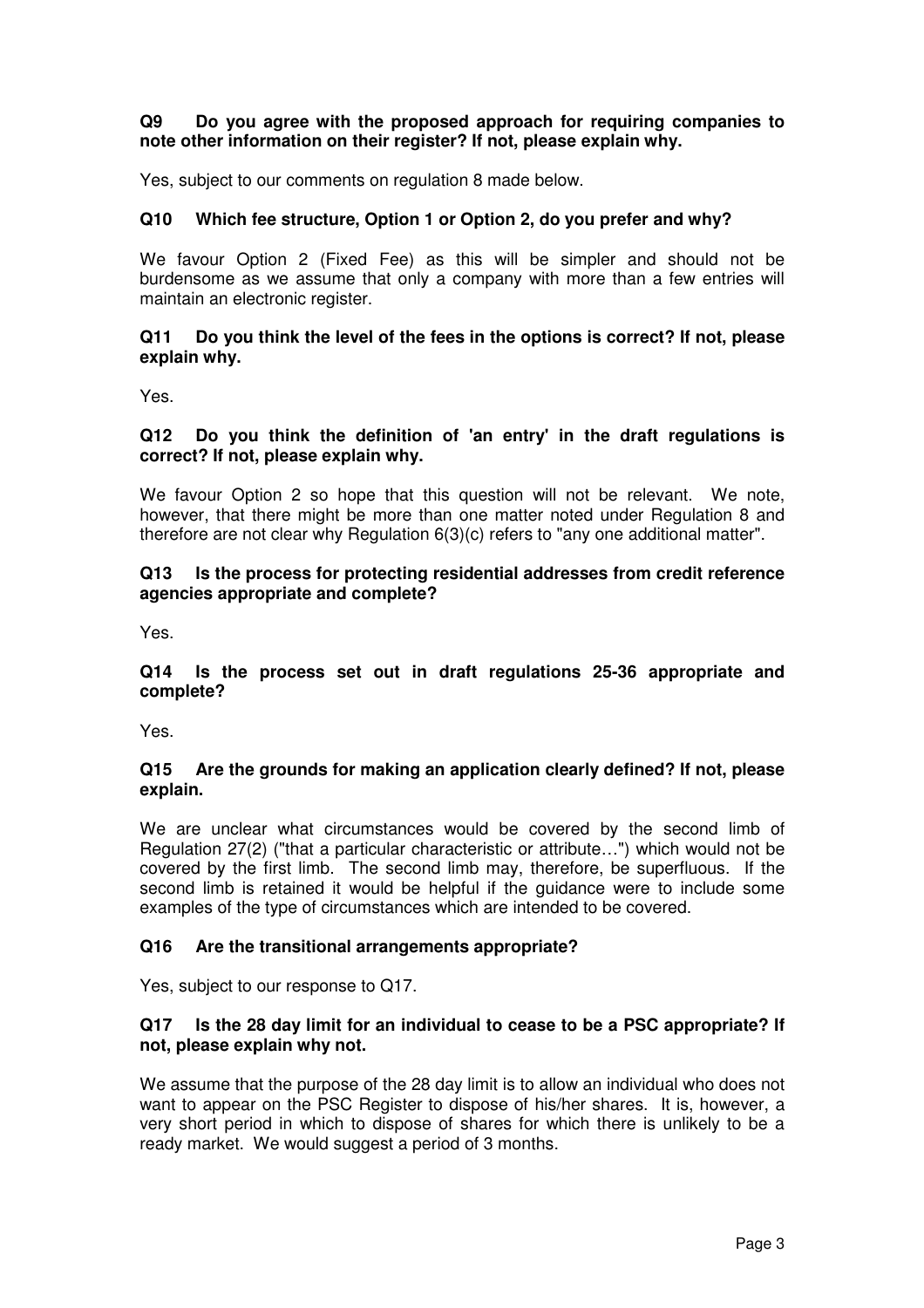#### **Q18 Is the mandated content of the warning and restrictions notices useful? Are the notices too detailed or are there elements that can be omitted?**

In our view the mandated content is useful and not too detailed. An immaterial error should not, however, invalidate a notice and we would suggest therefore that the court should have discretion to hold a notice to be valid if an error is not material. Alternatively, one could dispense with the mandated content and use the guidance to make proforma notices available.

We note that section 790D(9) envisages that the regulations may include provisions as to the manner in which notices must be given. We think this would be helpful and suggest that notices should be required to be in writing, in hard copy rather than electronic, and delivered to the company's registered office.

#### **Q19 Do you agree that capacity to respond should be the only factor a company must take into account in considering reasons for non-compliance? If not, please indicate what other factors a company should take into consideration and in what circumstances this would be appropriate.**

As we do not know what the guidance on "capacity" to respond will include or exclude it is difficult to express a view on this. If the guidance is narrowly drawn eg to cover only someone who does not have capacity to respond because of a mental or other illness, we think there are other circumstances that a company should be required to take into account, such as when the person to whom the notice was addressed actually received the notice.

# **B. Additional Comments on Draft Regulations**

**Regulation 5(3):** We question whether a definition of "part" is required. Notwithstanding the reference to "any part" in Section 790O(2), we assume that in practice a person would ask for a copy of the entire register rather than part of it. If a definition of "part" is retained, we suggest it would be clearer if Regulation 5(3)(c) referred to "each additional matter" rather than "any one additional matter".

**Regulation 8(1):** This should be expressed in the negative – "where a company has no reasonable cause to believe that there is any registerable person …"

**Regulation 8(3):** We suggest that where not all the required particulars of a person have been confirmed, the company should have to state which particulars have been confirmed and which have not (rather than just saying that not all the details have been confirmed).

**Regulation 8(4):** This should only apply where a company has reasonable cause to believe that there is a registrable person but has not yet completed taking reasonable steps to identify that person. As drafted it appears to require an entry even when the company has no reason to believe that there is a registrable person.

**Regulation 8(8):** In line 3 the words "the addressee of the notice is complied with after the time…" should read "the addressee of the notice has complied with it after the time…".

**Regulation 8(9):** It may be relevant to note on what time on a particular day a restriction notice is lifted. We suggest therefore that each reference in Regulation  $8(9)(a)(ii)$  and  $(b)(ii)$  to "the date" should read "the date and time".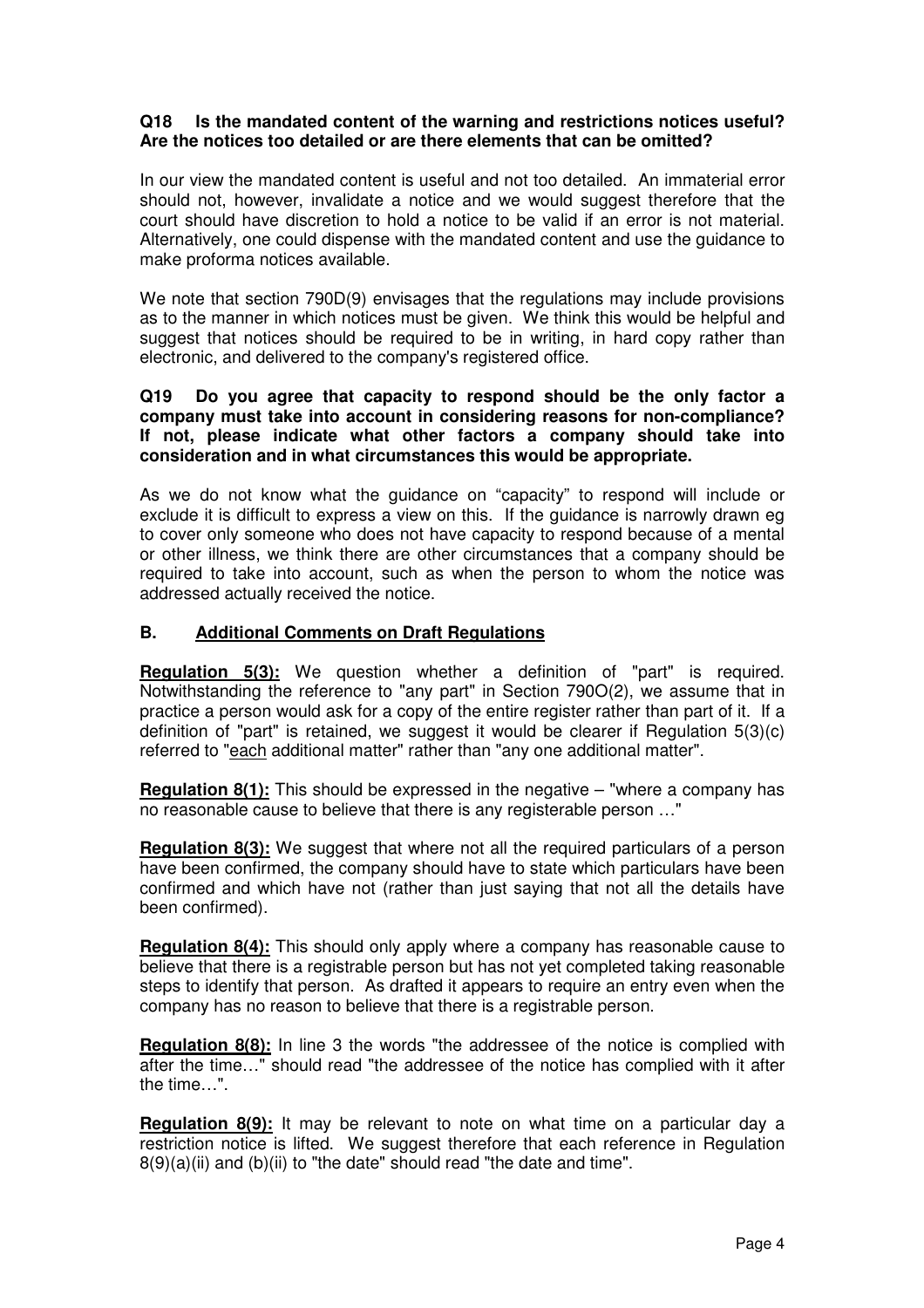**Regulation 10(a):** Consistent with our comment on Regulation 8(9), we suggest that the restriction notice should specify at what time on the relevant date it takes effect.

**Regulation 10(b):** We suggest that it be made clear whether or not the copy of the warning notice has to include a copy of the notice given under Section 790D or 790E (see Regulation 9(b)).

**Regulation 13(2):** We note that while subparagraph (a) refers to "rights would have been exercisable" and subparagraph (c) refers to "payment would have been made", subparagraph (b) refers to "shares could have been issued." Is this intentional?

We assume that if there had been a reorganisation of share capital during the restrictions period (such as a share split or consolidation), then the shares which are the subject of the restrictions notice would be subject to that reorganisation. It would be helpful if that were made clear.

We also assume that where rights are exercisable over a period of time which straddles the withdrawal of the restrictions notice (eg a right to participate in an open offer or share repurchase tender) then, if there is sufficient time available, the shareholder should still be able to exercise the right once the restrictions period has ended. Again it would be helpful if that were made clear.

**Regulation 13(3):** See our previous comments on Regulations 8(9) and 10(a). We think it would be useful if the restrictions period were to start and finish at a specified time rather than simply on a specific day.

If you have any questions regarding this submission please contact Andrew Pearson (Andrew.Pearson@hoganlovells.com).

July 2015

# © CITY OF LONDON LAW SOCIETY 2015

All rights reserved. This paper has been prepared as part of a consultation process. Its contents should not be taken as legal advice in relation to a particular situation or transaction.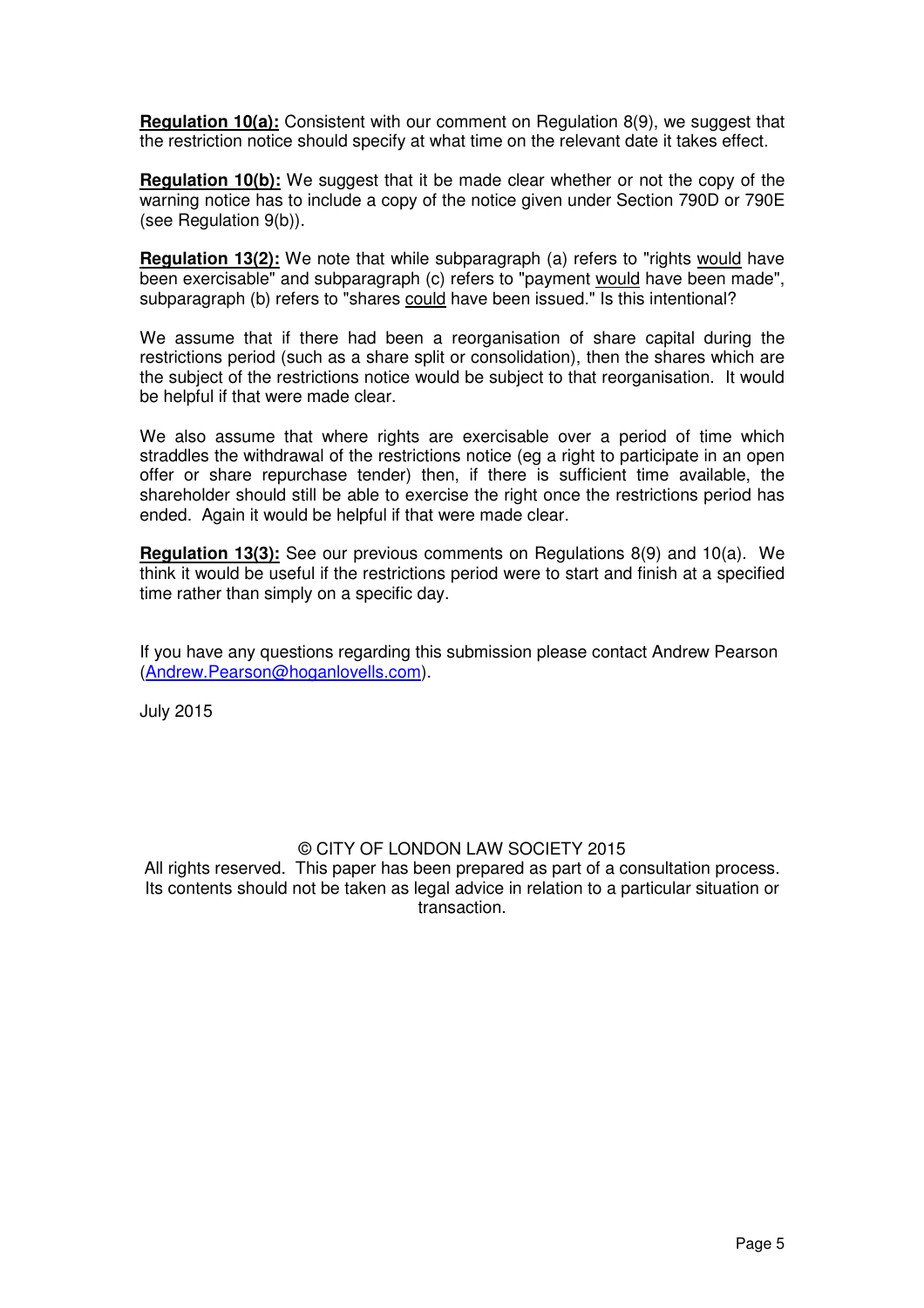#### **US Public Company Disclosure Obligations**

Shareholders of a US public company must comply with Sections 13(d) and 13(g) of the US Securities Act of 1934 (the "Act") and Section 16 of the Act with respect to public disclosure of their shareholdings. Sections 13(d) and 13(g) of the Act apply to domestic US issuers as well as foreign private issuers, while Section 16 of the Act applies to domestic companies only and not foreign private issuers<sup>1</sup>.

# **Sections 13(d) and 13(g)**

Any person who is directly or indirectly beneficial owner of more than 5% of any class of voting equity securities of a US publicly traded company must file reports with the US Securities and Exchange Commission (the "SEC") under Sections 13(d) and 13(g) of the Act. These reports are publicly available on the SEC's website (www.sec.gov) upon filing.

Regulation 13D-G under that Act generally requires each person (or group of persons acting together for the purpose of acquiring, holding, voting or disposing of securities), within ten days after the 5% threshold is crossed, to file a report on Schedule 13D with the SEC and send copies to the issuer and relevant securities exchange. Schedule 13D requires substantial disclosure regarding the identity of the acquirer, the source and amount of funds used to acquire the securities, the purpose of the acquisition, the amount and percentage of securities held by the acquirer, and related details about the acquirer's involvement with the securities.

An amended Schedule 13D must be filed by the reporting person upon the occurrence of any material change in the facts set forth in the original Schedule 13D, such as, but not limited to, a material increase or decrease in the percentage of the class of equity securities the reporting person beneficially owns. For purposes of this rule, an acquisition or disposition of securities in an amount equal to at least 1% of the class of securities constitutes a "material" change. The amended Schedule 13D must be filed "promptly." While this term is undefined, the SEC will consider the facts and circumstances surrounding the materiality of the change in information in determining whether the filing was made promptly.

Instead of Schedule 13D, certain investors are permitted to report their beneficial ownership positions on the less burdensome Schedule 13G (i.e., certain types of regulated institutional investors, such as U.S. banks and broker-dealers (or their foreign counterparts)). Reports on Schedule 13G must be filed within 45 days after the end of the calendar year in which the acquisition occurred. Certain other non-regulated investors that acquire beneficial ownership

- one of the following is true:
	- o the majority of its executive officers or directors are United States citizens or residents;
	- o more than 50% of its assets are located in the United States; or
	- o Its business is administered principally in the United States.

 $\overline{a}$ 1 "Foreign private issuer" under the US securities laws means any issuer incorporated or organized under the laws of a jurisdiction outside of the United States, unless:

<sup>•</sup> more than 50% of its voting securities are held of record by United States residents, either directly or indirectly, and